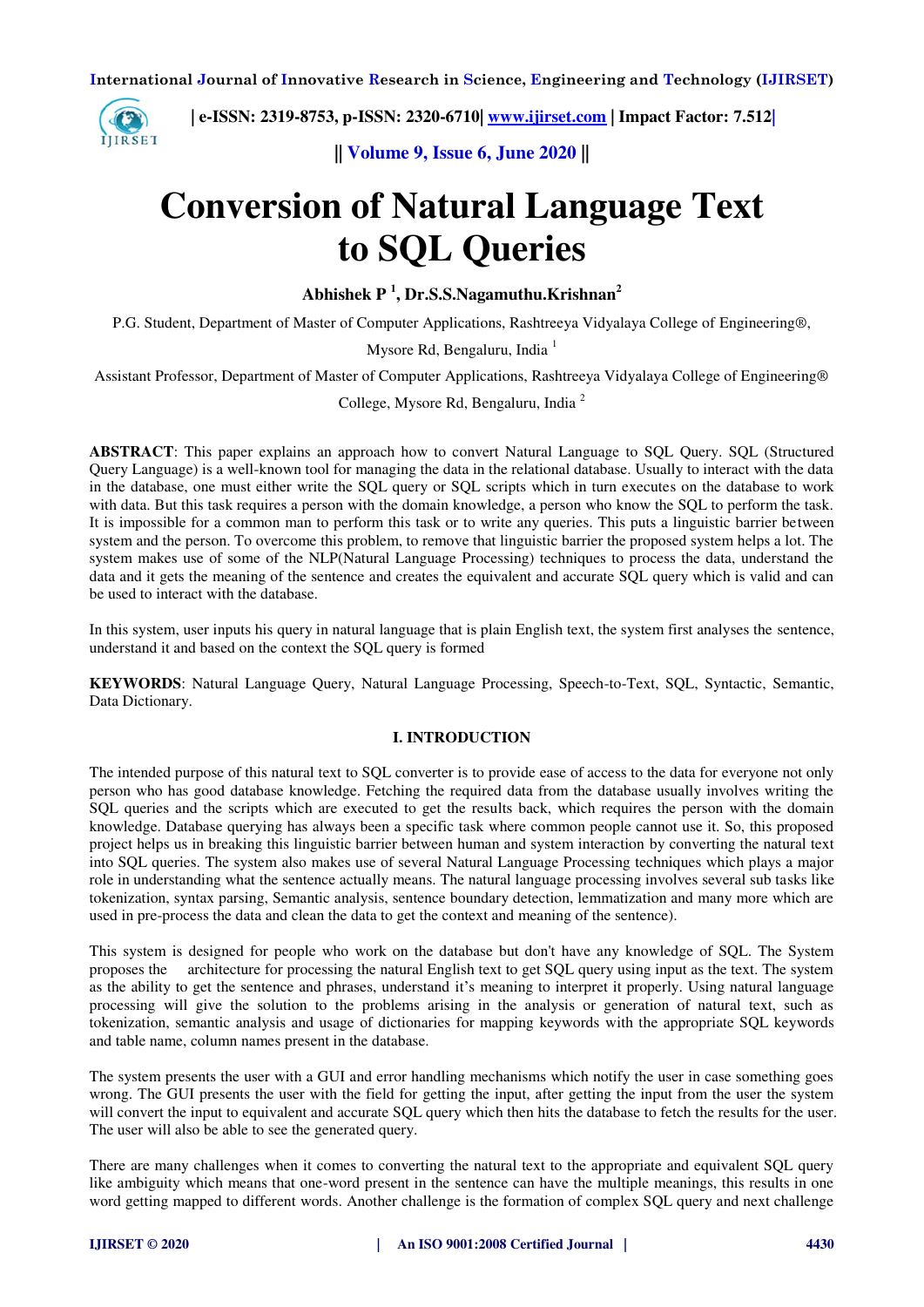

# **| e-ISSN: 2319-8753, p-ISSN: 2320-6710| [www.ijirset.com](http://www.ijirset.com/) | Impact Factor: 7.512|**

# **|| Volume 9, Issue 6, June 2020 ||**

is about Discourse knowledge in which preceding sentence affects how the next sentence is getting interpreted for example if the user enters show me and fetch me at once, it maps to SELECT which rises the ambiguity of multiple select statements. The system takes care of this by eliminating multiple occurrences of same words.

#### **II. PROPOSED SYSTEM**

First, the user will be presented with the UI screen which has the input filed where user can ask their queries. The user can use phrases such as "get me...", "fetch me...", "find...","search…". The query given by the user is processed step by step. There are four main steps or levels involved in converting the natural text given by the user to the equivalent SQL query. These are as follows



Fig 1. System Architecture

Remove Punctuations

System will remove the punctuations present in the sentence if any, punctuations serves no purpose in forming and is unnecessary and hence they are removed from the sentence and passed to the pre-processing task.

Pre-processing

The pre-processing class performs several sub tasks which are used to pre-process the sentence to get only what is required for forming the SQL query. These basically involve

**•** Tokenization

System will perform tokenization on the entered query by separating it into single words. Each word represents a token. Then these words will be stored in a separate list and passed to pre-processing.

Extract Clause Words

System will find SQL clause words such as "where"," from" which are required to be included in the SQL query for conditional queries. Ex. "less than equal to" to " $\leq$ " and so.

Map column and table names

System will find words which represent table name or column name and that word will get mapped with the dictionary which contains table names and database names.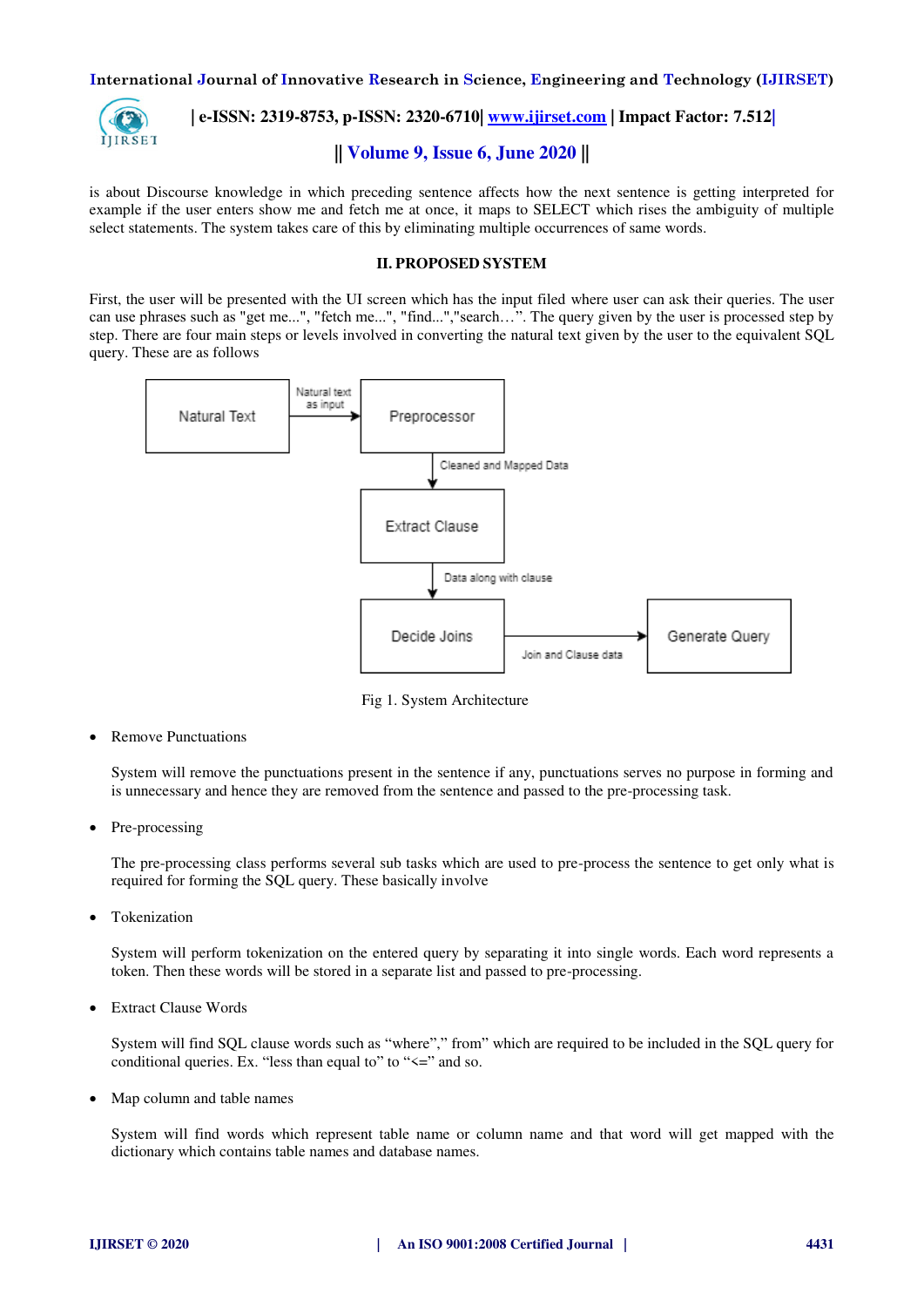

 **| e-ISSN: 2319-8753, p-ISSN: 2320-6710| [www.ijirset.com](http://www.ijirset.com/) | Impact Factor: 7.512|**

**|| Volume 9, Issue 6, June 2020 ||** 

Generate Query

After getting the necessary keywords and mapped words the system will now goes for generating the query, here based on the number of tables the joins are performed and also if the clause words are extracted, they will be included in the generated query for conditional queries.

#### **III. ALGORITHM**



Figure 2. Approach

Step 1: Query entered by the user (in text) in Natural Language is stored in a string.

For example, consider the query

Fetch me all the patient's id whose organization id is 102

Step 2: Punctuations are removed from the sentence if any and sent to preprocessing step.

Tokenization:

[Fetch, me, all, the, patients, id, whose, organization, id, is, 102]

Mapping Keywords:

Keywords are mapped with equivalent columns and SQL keywords

[select, me, all, patient id, where, organization id,  $=$ , 102]

Step 3: Tokens are compared with the stop words; only important tokens are considered for further processing.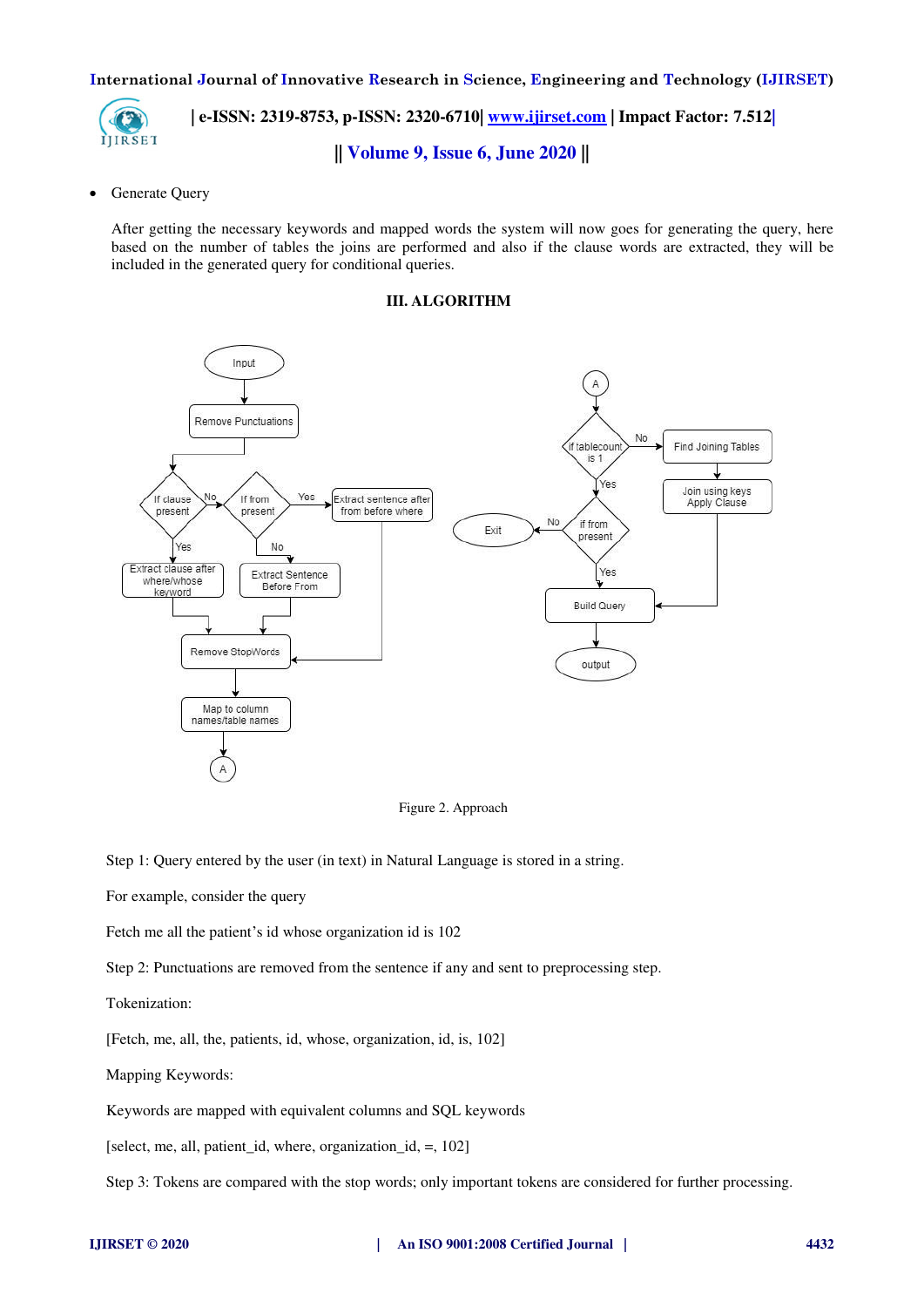

 **| e-ISSN: 2319-8753, p-ISSN: 2320-6710| [www.ijirset.com](http://www.ijirset.com/) | Impact Factor: 7.512|**

**|| Volume 9, Issue 6, June 2020 ||** 

Stop words: the, a, are, is, to, of, in, than etc.

[select, patient id, where, organization id,  $=$ , 102]

Step 4: Selected tokens are mapped with dictionary of tables and columns to get tables need to be there in the query.

 Patient\_id => Patient Table Organization id => Organization Table

 Tables: [patient, organization] Columns: [patient id, organization id] Clause: [where organization  $id = 102$ ]

Step 5: After this appropriate syntax of the query is decided based on number of tables present in a list, to perform joins and clause present.

- I. SELECT <columns> FROM <table\_name>
- II. SELECT <columns> FROM <table\_name> WHERE <clause>
- III. SELECT <columns> FROM <table\_name><Joins> WHERE <clause>

Step 6: Build the query from by choosing one of the query templates from the previous step based on the columns, tables and clauses.

So, for the taken example, the outputted query is:

SELECT p.patient\_id from patient p, organization o where p.patient\_id = o.organization\_id where o.organization id  $= 102$ 

#### **IV. RESULTS**

The system was able to produce the equivalent SQL queries for the natural text given by the user, first the natural text received by the user would be sent to the pre-process task for data cleaning and then to the query generator for the formation of SQL queries. The queries returned were executed on the database behind and was able to fetch the results from the database

| <b>Natural Text</b>                                                 | <b>Query Generated</b>                                                                                                                                                                                                                       |
|---------------------------------------------------------------------|----------------------------------------------------------------------------------------------------------------------------------------------------------------------------------------------------------------------------------------------|
| Fetch employee id<br>where employee name<br>is John                 | Selectemployee_id from emp where employee_name='John'                                                                                                                                                                                        |
| Fetch employee name<br>where organization id is<br>202              | Select e.employee_name from empe, organizationo where e.employee_id<br>$=$ 0.employee_id                                                                                                                                                     |
| Fetch employee name,<br>department id where<br>organization id is 5 | Select e.employee_name,d.department_id from emp e,department d,<br>employee_dept_rltnem,organisation o where<br>e.organisation_id=em.organisation_id and<br>d.organisation_id=em.organisation_id and<br>o.organisation_id=em.organisation_id |
| Get movie name                                                      | Incorrect query                                                                                                                                                                                                                              |